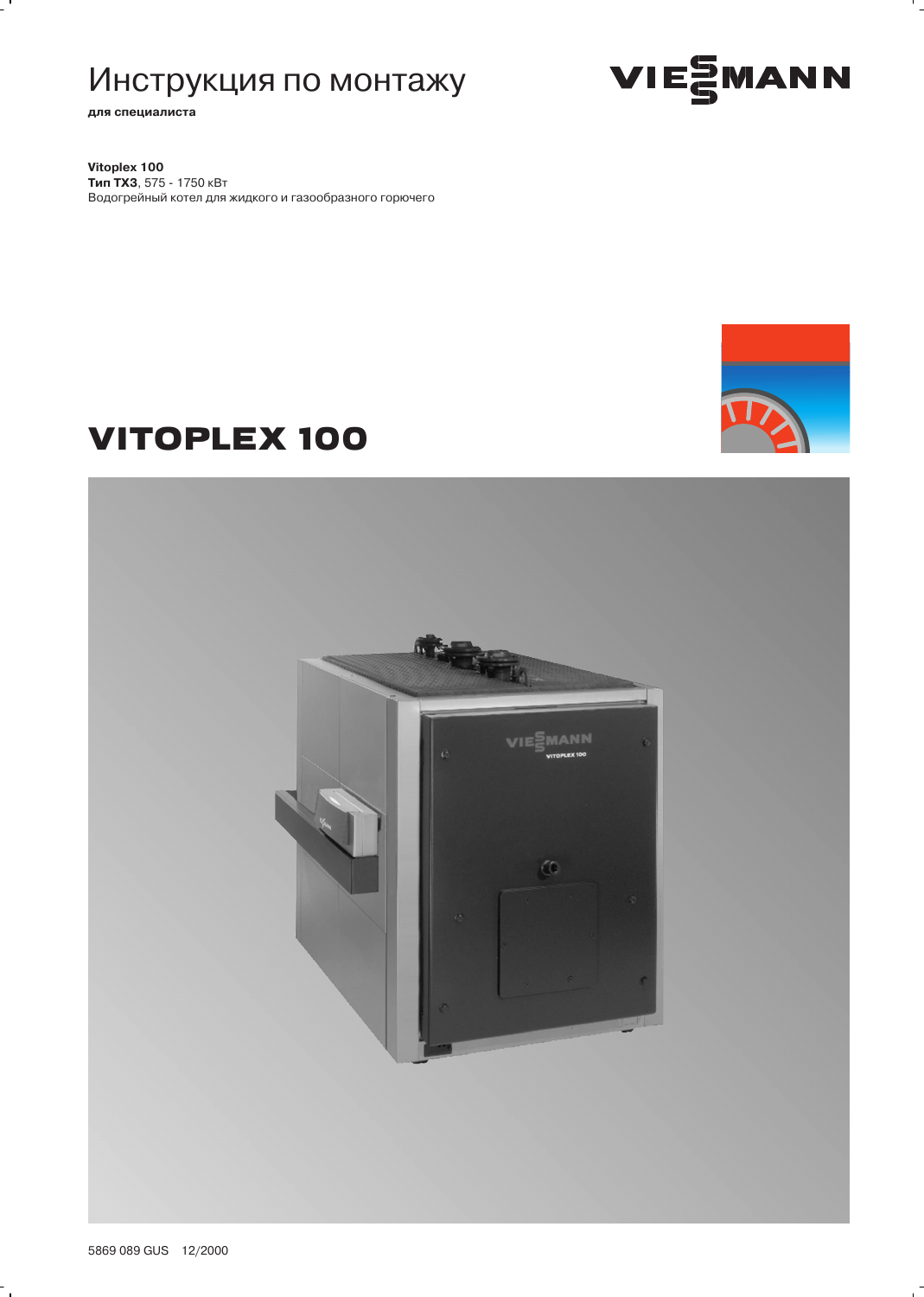### Указания по технике безопасности

Во избежание опасностей, физического и материального ущерба просим строго придерживаться данных указаний по технике безопасности.

#### Правила техники безопасности

Необходимо придерживаться соответствующих правил техники безопасности по DIN, DIN EN, DVGW, TRF и VDE. См. также красный листок "Правила техники безопасности" в прилагаемой документации или в папке "Документация по проектированию Vitotec".

Водогрейные котлы и горелки подлежат уведомлению или разрешительной процедуре согласно правовым положениям, действительным в данной стране.

#### Помещение для установки

Необходимо соблюдать требования к помещению, в котором монтируется установка, изложенные в техническом паспорте или в инструкции по проектированию.

#### Работы на приборе

Монтаж, первичный ввод в эксплуатацию, техническое обслуживание и ремонт прибора должны выполняться уполномоченным квалифицированным персоналом (фирмой по отопительной технике или монтажной организацией, работающей на договорных началах) (см. Нормы EN 50 110, часть 1 и VDE 1000, часть 10).

Перед проведением работ на приборе/ отопительной установке их необходимо обесточить (например, вывернув отдельный предохранитель или выключив главный выключатель) и принять меры по их предохранению от повторного включения.

Это обесточивание должно быть выполнено с помощью разъединителя, который одновременно отсоединяет от сети все незаземленные провода с раствором контактов не менее 3 мм.

При использовании в качестве горючего газа, кроме того, закрыть запорный газовый кран и предохранить его от случайного открытия.

Электрические узлы, приобретенные отдельно, должны пройти типовые испытания.

При проведении работ, связанных с вскрытием контроллера, по внутренним деталям не должен происходить статический разряд.

#### Работы на газопроводке

должны выполняться только слесарем, получившим допуск от ответственной газоснабжающей организации. Выполнить работы по вводу в эксплуатацию газовой установки, преллисанные TRGI '86/96 или TRF 1996!

#### ∆ Указание по технике безопасности!

В настоящей инструкции этим сигнальным словом выделена информация, учет которой важен для обеспечения безопасности людей и сохранности материальных ценностей.

#### ∆ Осторожно!

Этим сигнальным словом в настоящей инструкции выделены указания, которых следует придерживаться в целях обеспечения безопасности людей и сохранности материальных ценностей.



Этот символ отсылает к другим инструкциям, которые должны соблюдаться.

### Информация об изделии

Низкотемпературный водогрейный котел для жидкого и газообразного горючего для закрытых отопительных установок по DIN 4751.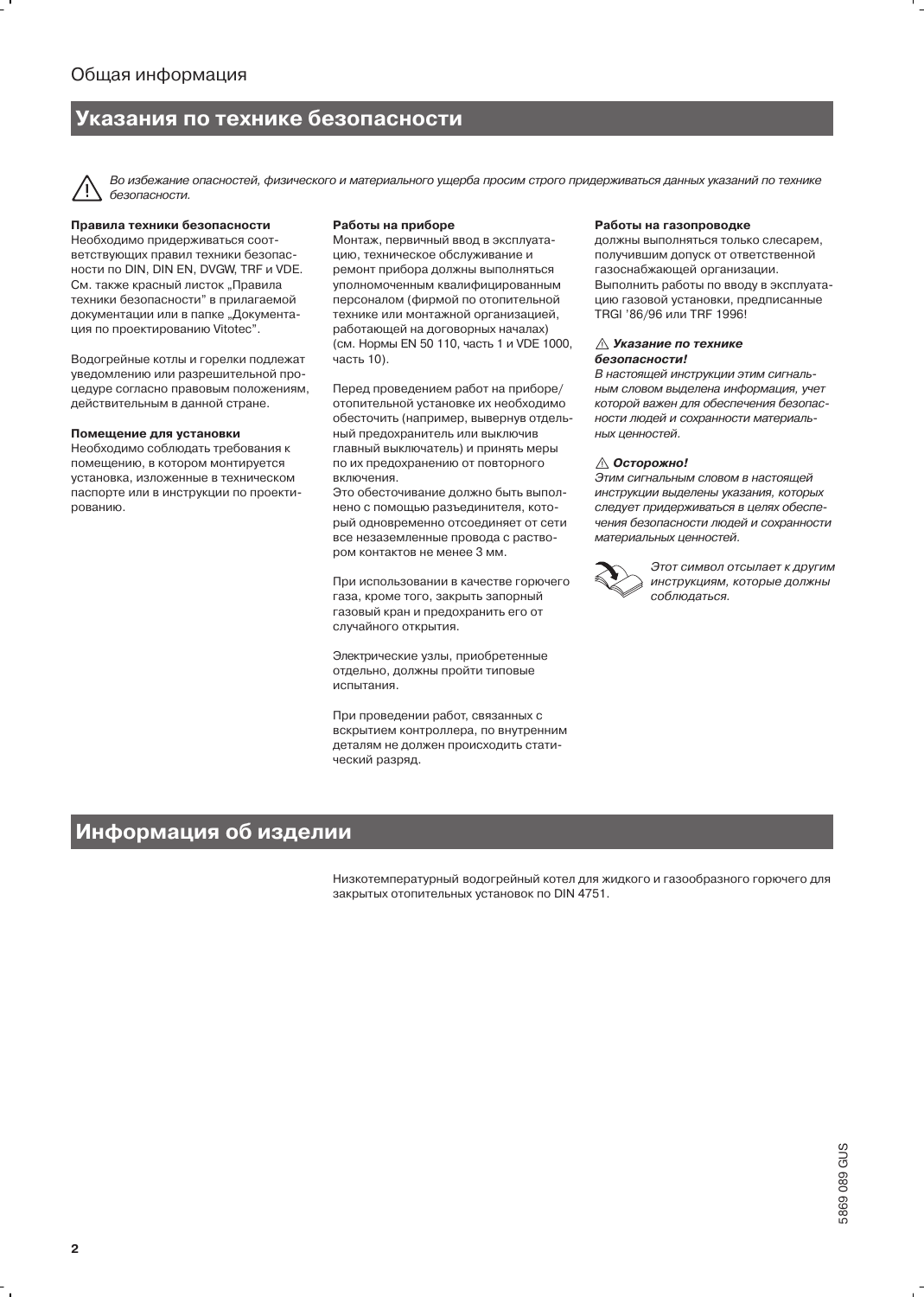### Оглавление

Стр.

۰.

| Общая информация | Указания по технике безопасности подделения с также в 2                                                        |   |  |  |  |
|------------------|----------------------------------------------------------------------------------------------------------------|---|--|--|--|
|                  | Информация об изделии политической положительной детей в 2                                                     |   |  |  |  |
| <b>Установка</b> |                                                                                                                |   |  |  |  |
|                  |                                                                                                                |   |  |  |  |
| Теплоизоляция    | <b>Монтаж теплоизоляции повестанности по полности по тепет в тем в тем в 5</b>                                 |   |  |  |  |
|                  |                                                                                                                | 5 |  |  |  |
|                  | Теплоизоляция котлового блока попросовности по положения по полности.                                          | 6 |  |  |  |
|                  |                                                                                                                | 6 |  |  |  |
|                  |                                                                                                                |   |  |  |  |
|                  | Подготовка монтажа контроллера и                                                                               |   |  |  |  |
|                  | монтаж боковых щитков политиков по так и так и так и так и так и так и так и так и так и так и так и так и так |   |  |  |  |
|                  |                                                                                                                |   |  |  |  |
|                  |                                                                                                                |   |  |  |  |
|                  |                                                                                                                |   |  |  |  |
|                  |                                                                                                                |   |  |  |  |
|                  |                                                                                                                |   |  |  |  |
| Подключения      |                                                                                                                |   |  |  |  |
|                  |                                                                                                                |   |  |  |  |
|                  | Выполнение подключений со стороны греющего контура  12                                                         |   |  |  |  |
|                  | Выполнение подключения аварийной линии и                                                                       |   |  |  |  |
|                  |                                                                                                                |   |  |  |  |
|                  |                                                                                                                |   |  |  |  |
| Горелка          |                                                                                                                |   |  |  |  |
|                  |                                                                                                                |   |  |  |  |
|                  |                                                                                                                |   |  |  |  |
|                  |                                                                                                                |   |  |  |  |
| Приложение       |                                                                                                                |   |  |  |  |
|                  |                                                                                                                |   |  |  |  |
|                  | <b>Технические данные политической против с технические данные</b> политические технические                    |   |  |  |  |

 $\ddot{\phantom{0}}$ 

 $\mathbf{r}$ 

 $\overline{a}$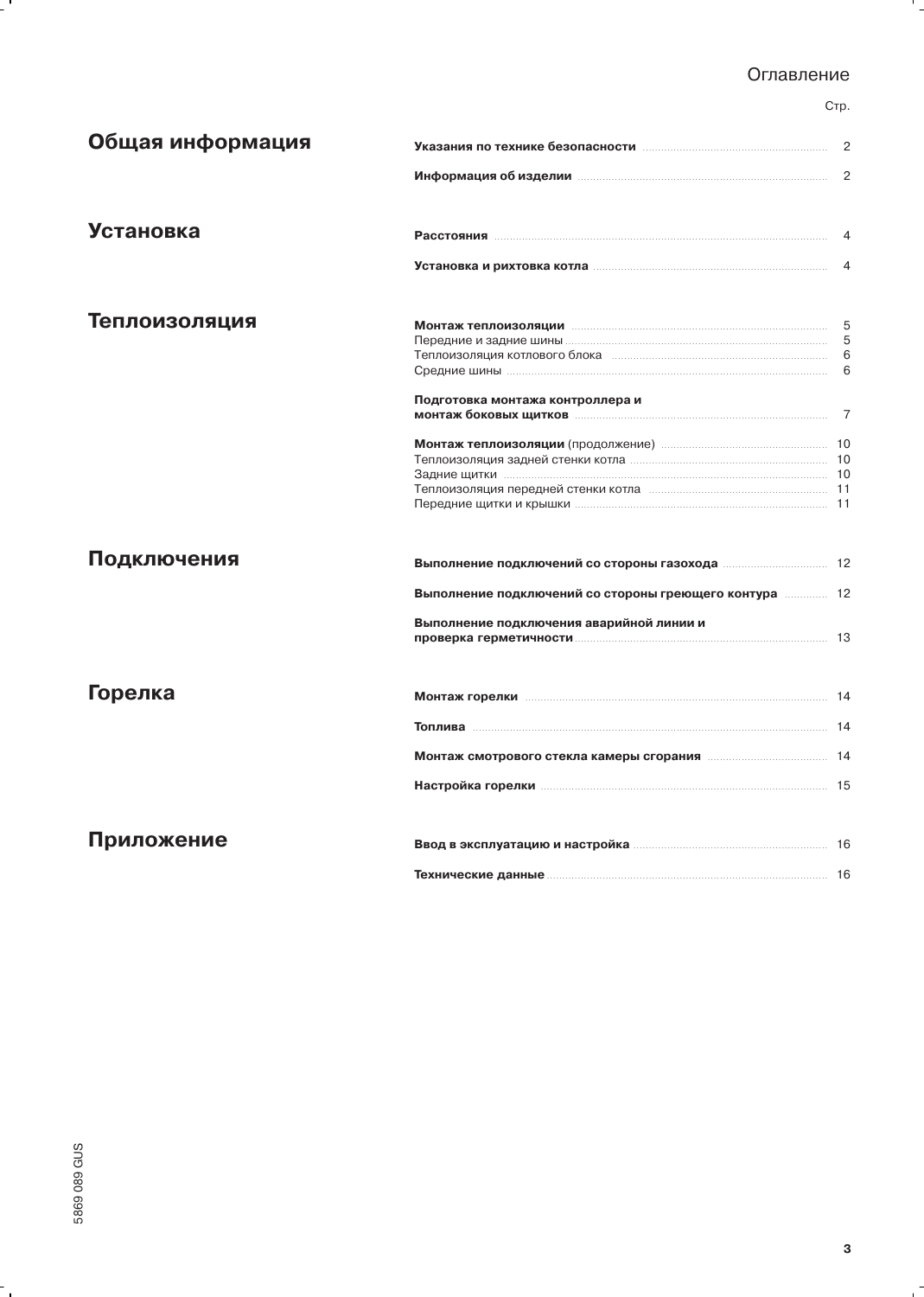### Установка

### **Расстояния**



Для упрощения монтажа и технического обслуживания следует придерживаться указанных размеров расстояний.

При ограниченном пространстве для монтажа достаточно выдержать минимальные расстояния (размеры в скобках); минимальное расстояние 50 мм указано в расчете на то, что перед тем как придвинуть котел к стене, будут смонтированы теплоизоляция и щитки.

В состоянии при поставке установочная плита для горелки установлена таким образом, что поворачивается вправо. Перестановкой шарнирных болтов можно добиться поворота установочной плиты для горелки влево.

**4** Водогрейный котел **(В)** Горелка

| Номинальная тепловая мощность                                                                                                 | кВт | 575                                 | 720  | 895    | 1120 | 1400 | 1750 |
|-------------------------------------------------------------------------------------------------------------------------------|-----|-------------------------------------|------|--------|------|------|------|
| Размер а: Требуемое расстояние от переда<br>водогрейного котла до стены для<br>демонтажа турбулизаторов и<br>чистки газоходов | MМ  | 2000                                | 2000 | 2200 l | 2400 | 2600 | 2900 |
| Размер b                                                                                                                      |     | Учесть конструктивную длину горелки |      |        |      |      |      |

### Установка и рихтовка котла



1. Завинтить в шины основания регулировочные винты. Для распределения давления подложить под каждый регулировочный винт пластину, например, стальную полосу.

### Указание!

Регулировочные винты и затвор контрольной трубки находятся в камере сгорания.

2. Горизонтально отрихтовать котел. Специальный фундамент для котла не нужен.

### Указание!

Рекомендуется установить водогрейный котел на звукопоглощающие подкладки котла.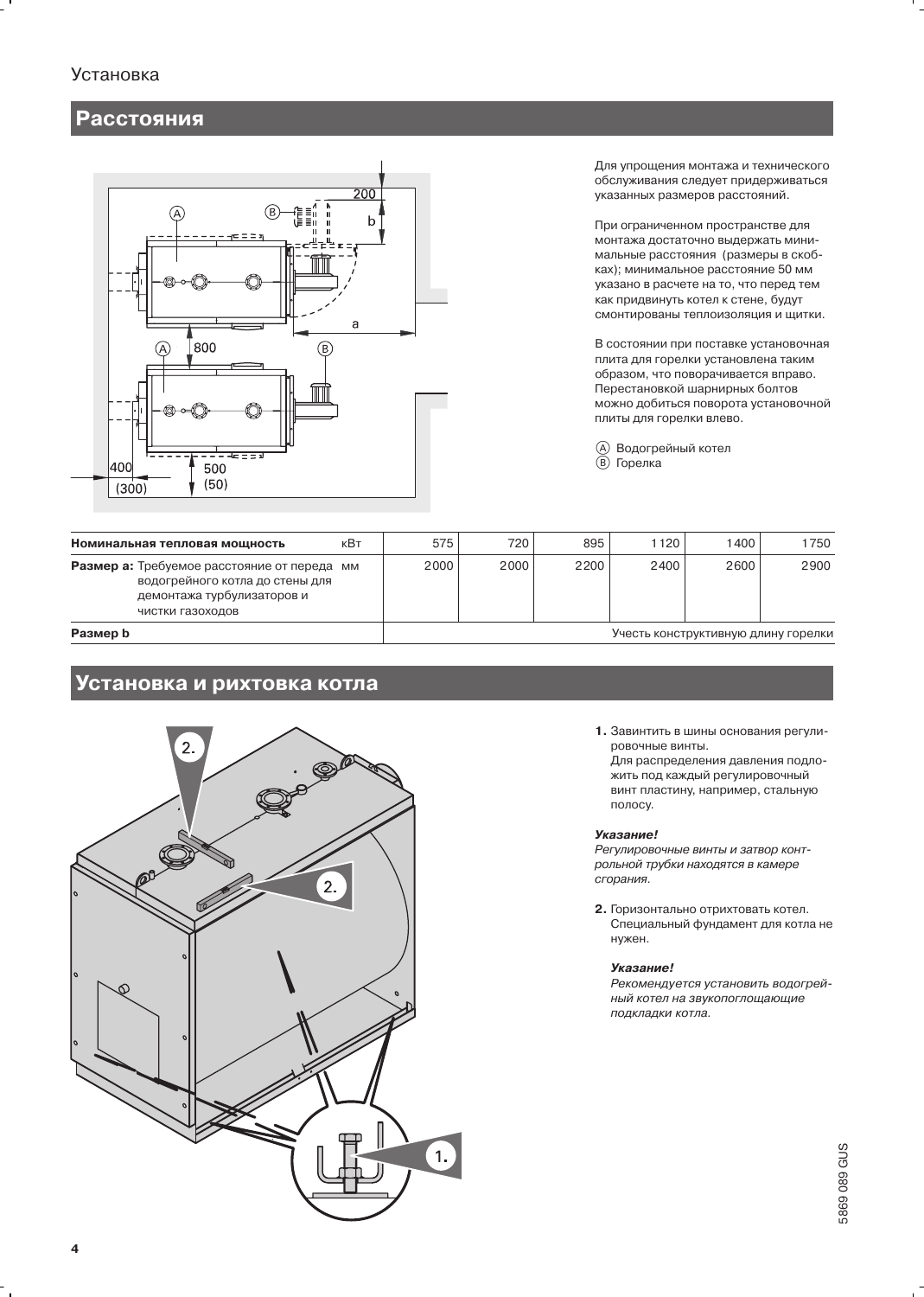### Монтаж теплоизоляции

### Передние и задние шины



5.

- 1. Открыть установочную плиту для горелки.
- 2. Извлечь пакет с фирменной табличкой. Фирменная табличка наклеивается позднее (см. стр. 9 пункт 23).
- 3. Прицепить передние правый и левый щитки к передней стенке котлового блока и привинтить их барашковыми винтами.

- 4. Задние правый и левый крепежные уголки прицепить отбортовкой назад к задней стенке котлового контура и плотно привинтить барашковым винтом.
- 5. Задние правую и левую шины неплотно привинтить барашковыми винтами к крепежным уголкам.

 $\mathcal{O}$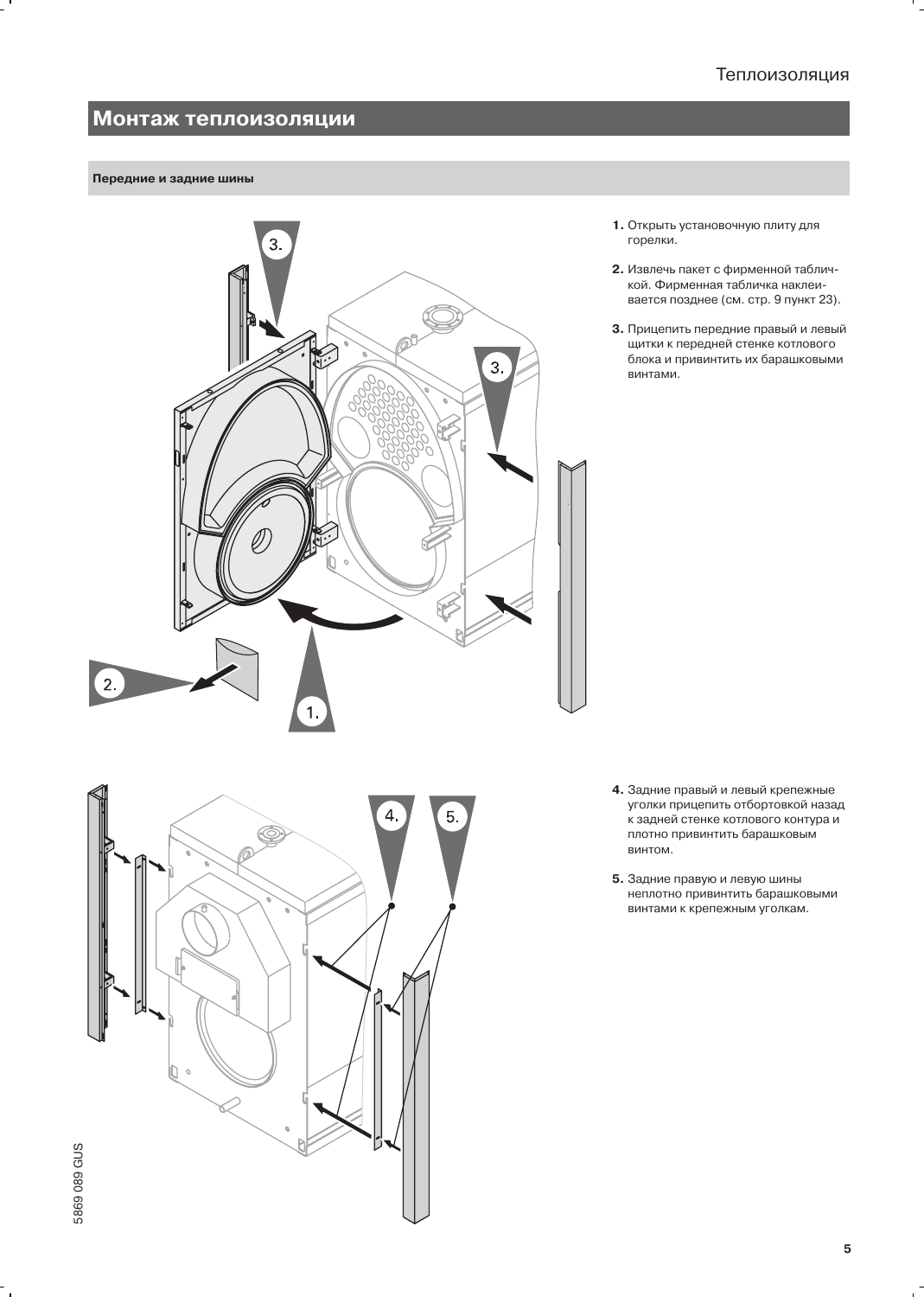### Монтаж теплоизоляции (продолжение)

### Теплоизоляция котлового блока



- 1. Пропустить под котловым блоком теплоизоляционные маты для котлового блока (черной стороной наружу).
- 2. Вывести вверх оба конца равной длины и прицепить их прилагаемыми пружинящими крючками к теплоизоляционному мату, уже подвешенному под крышкой котла.

### Средние шины



- 1. Привинтить к верхней и нижней шинам котлового блока барашковые винты.
- 2. Прицепить к барашковым винтам средние шины и неплотно привинтить их.
- 3. Вставить с обеих сторон водогрейного котла передний и задний средние боковые щитки.
- 4. При необходимости отрихтовать шины таким образом, чтобы зазор между обоими боковыми щитками проходил параллельно.
- 5. Плотно привинтить средние шины.
- 6. Снять с обеих сторон водогрейного котла передний и задний средние боковые щитки.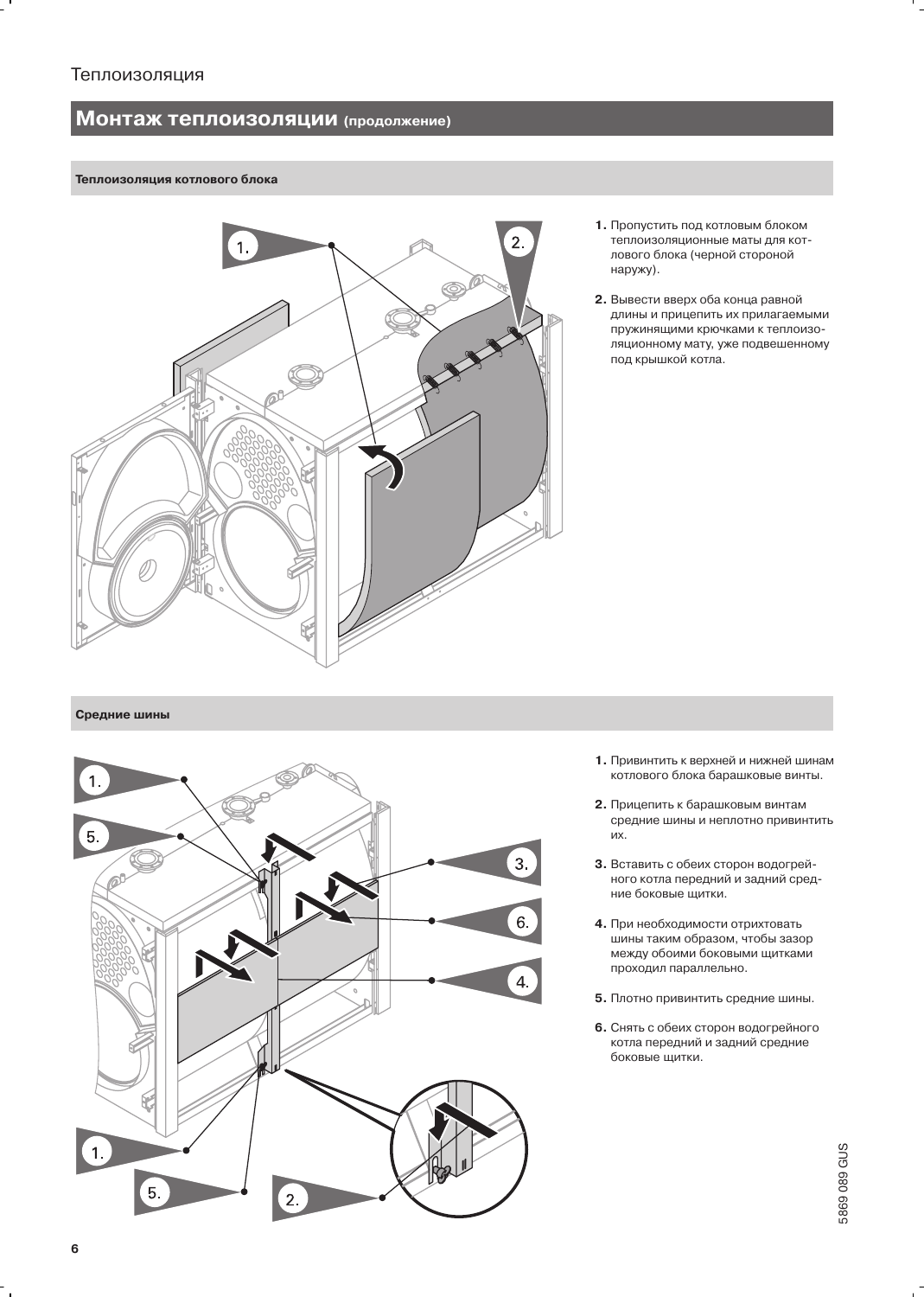### Подготовка монтажа контроллера и монтаж боковых щитков



### ∆ Осторожно!

Не допускать изгиба капилляров; в противном случае не обеспечивается надлежащая работа чувствительных элементов.

- 1. Вставить передний нижний боковой щиток.
- 2. Пропустить кабель горелки сквозь крепление для разгрузки от натяжения в нижнем переднем щитке и проложить его по боковому щитку.
- 3. Вставить боковой щиток для контроллера котлового контура (и пропустить кабель горелки сквозь отверстие).

- $\mathcal{L}$ 5869 089 GUS 8. 5. 6. 4.
- 4. Самонарезающим винтом В  $3,9 \times 9,5$ привинтить заднюю стенку кронштейна к боковому щитку.
- 5. Самонарезающими винтами В 3,9 × 9,5 привинтить кронштейн к задней стенке кронштейна (закрытой стороной в сторону установочной плиты для горелки).
- 6. Подвесить заднюю часть контроллера на крючки задней стенки кронштейна.
- 7. Пропустить кабель горелки сквозь отверстие контроллера вперед.
- 8. Самонарезающими винтами В 3,9 × 30 привинтить заднюю часть контроллера к задней стенке контроллера.

 $\overline{7}$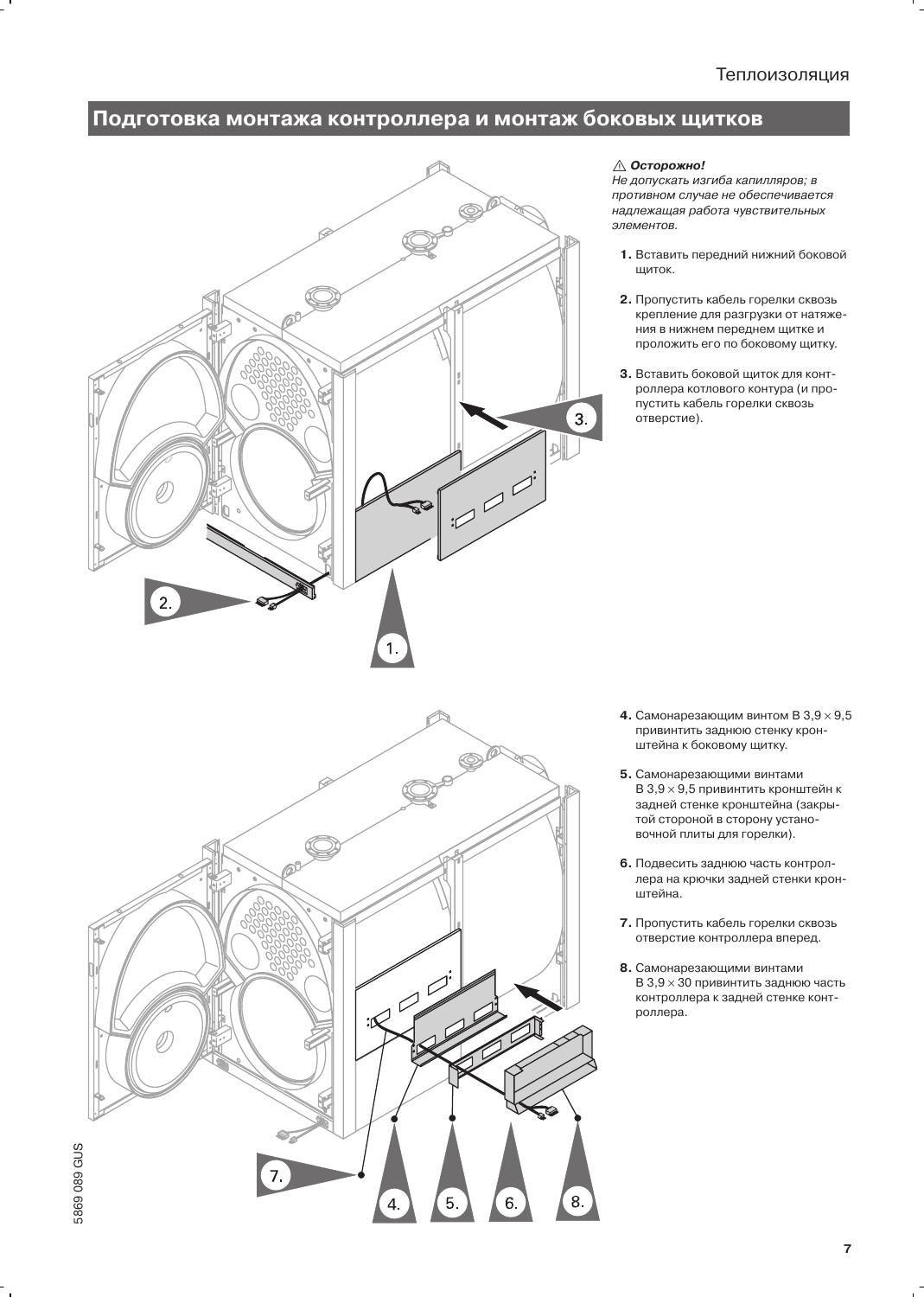# Подготовка монтажа контроллера и монтаж боковых щитков (продолжение)



- 9. Датчик температуры котловой воды (прилагается к контроллеру) пропустить между теплоизоляционным матом и крышкой к погружной гильзе и вдвинуть как можно дальше в погружную гильзу.
- 10. Кабель датчика температуры котловой воды пропустить сквозь отверстие в боковом щитке и задней части контроллера вперед.
- 11. Пропустить капилляры сквозь отверстие в боковом щитке и задней части контроллера, провести их между теплоизоляционным матом и крышкой к погружной гильзе и продвинуть их как можно дальше в погружную гильзу.
- 12. Привинтить крышку погружной гильзы.

- 14  $^{\prime}13.$ ூ È
- 13. Вставить в шины остальные боковые щитки.
- 14. Привинтить самонарезающие винты  $B$  3,9  $\times$  9,5 к задней шине.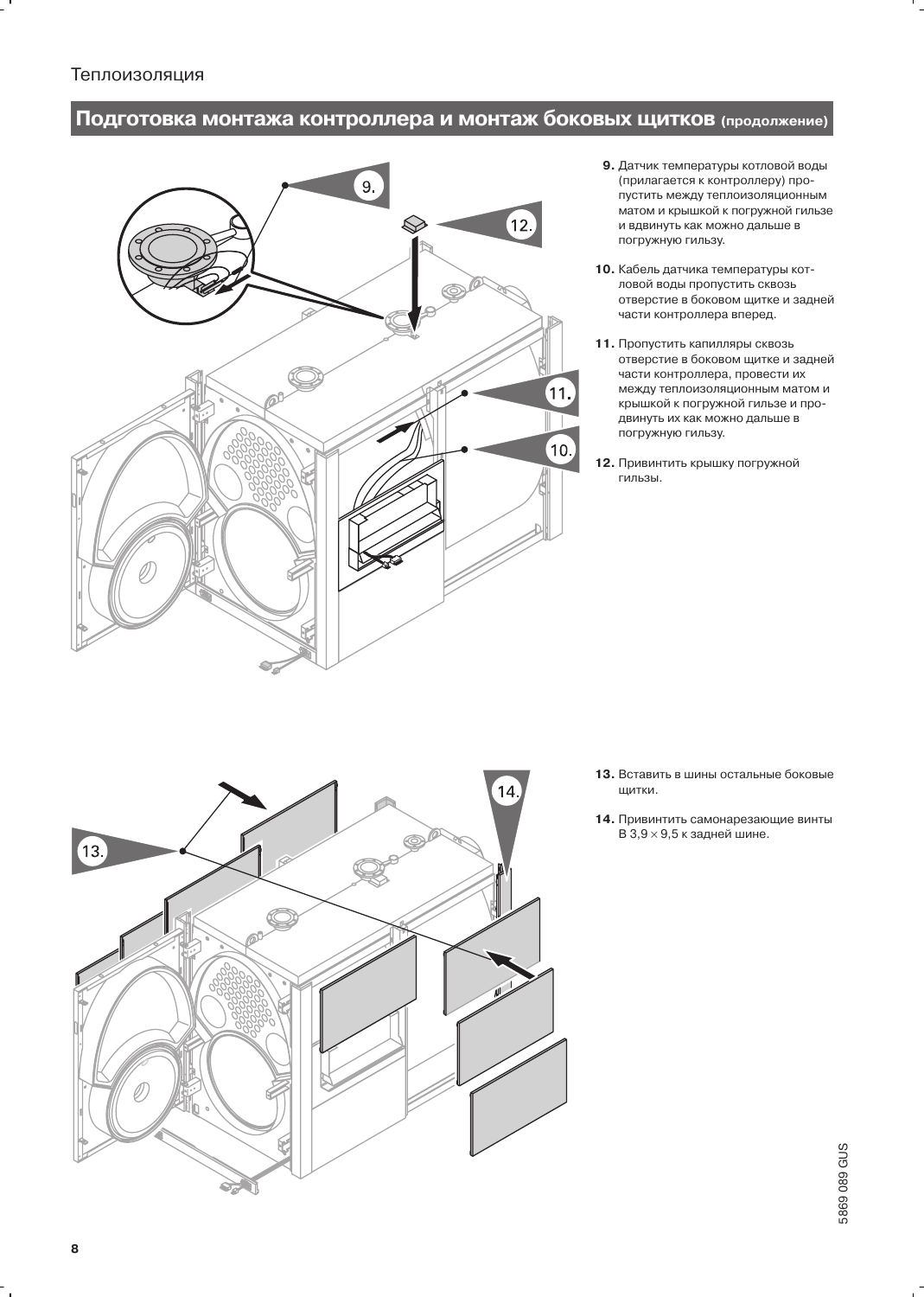## Подготовка монтажа контроллера и монтаж боковых щитков (продолжение)



- 15. Вставить держатель канала в кабельный канал.
- 16. Установить кабельный канал на кронштейн.
- 17. Навесить держатель кабеля с кабельным каналом на самонарезающие винты шины и затянуть винты.
- 18. Проложить все внешние кабели по кабельному каналу к контроллеру.
- 19. Вставить в контроллер кодирующий штекер (находится в прилагаемой к изделию упаковке).



Инструкция по монтажу контроллера котлового контура

- 22  $23$ Q 20.  $21$
- 20. Установить на кабельный канал крышку канала.
- 21. Надвинуть крышку канала на отбортовку кронштейна.
- 22. Отрихтовать задние шины и плотно привинтить их к крепежным уголкам.
- 23. С доступной стороны наклеить на боковой щиток фирменную табличку.

#### Указание!

Перед приклеиванием фирменной таблички проверить соответствие указанного на фирменной табличке заводского номера заводскому номеру, выбитому на задней стенке котлового блока.

При замене бокового щитка с приклееной фирменной табличкой просим заказать на заводе новую фирменную табличку с указанием заводского номера.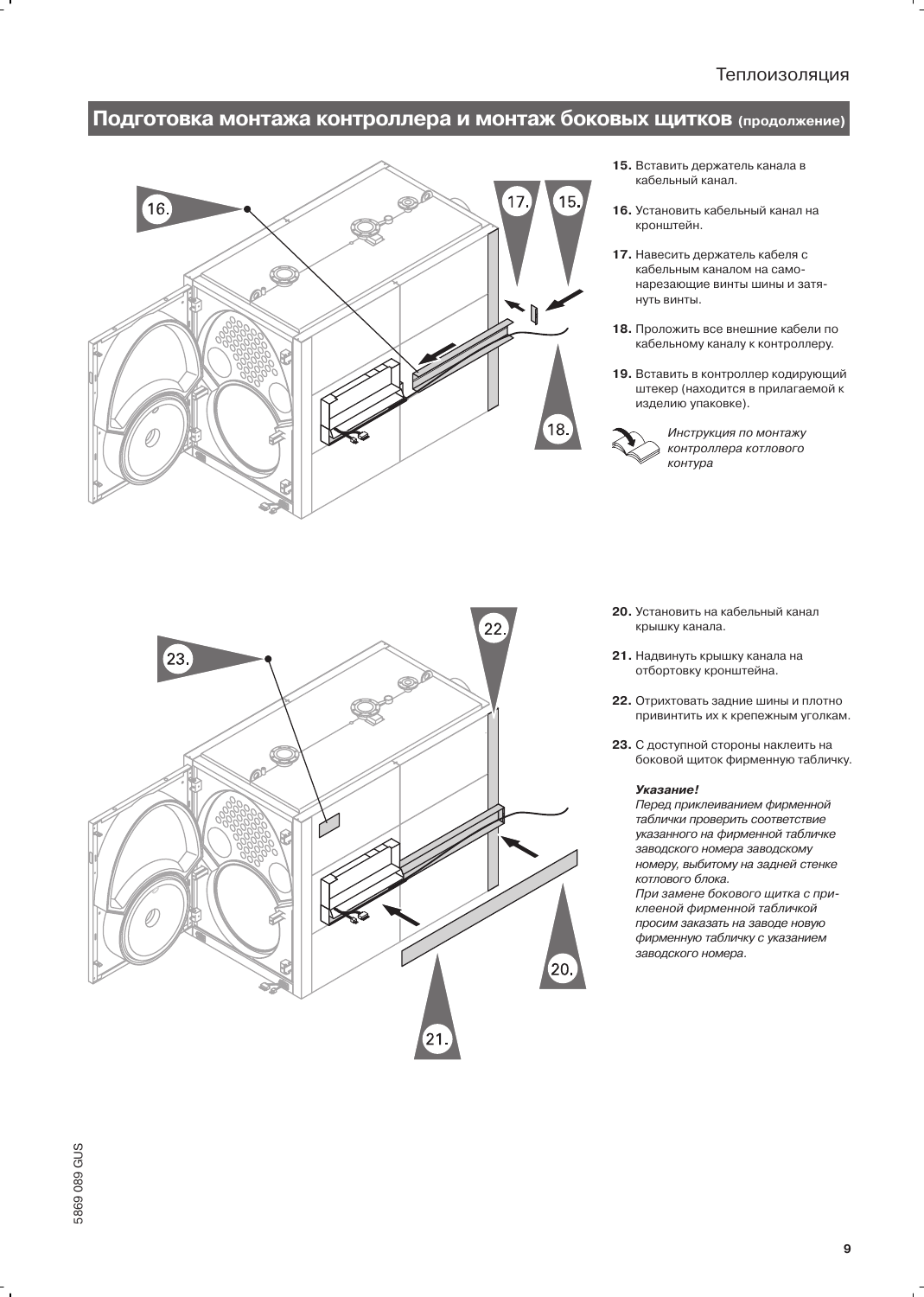# Монтаж теплоизоляции (продолжение)

### Теплоизоляция задней стенки котла



- 1. С помощью пружинящих крючков навесить на крепежные уголки нижний теплоизоляционный мат для задней стенки котлового блока.
- 2. Установить теплоизоляционные маты вокруг выходного коллектора отходящих газов и за шинами.

#### Задние щитки



- 1. Вставить нижний задний щиток между задними шинами и закрепить его самонарезающими винтами.
- 2. Прицепить между задними шинами верхний задний щиток.
- 3. Привинтить правый и левый задние щитки к верхнему и нижнему задним щиткам.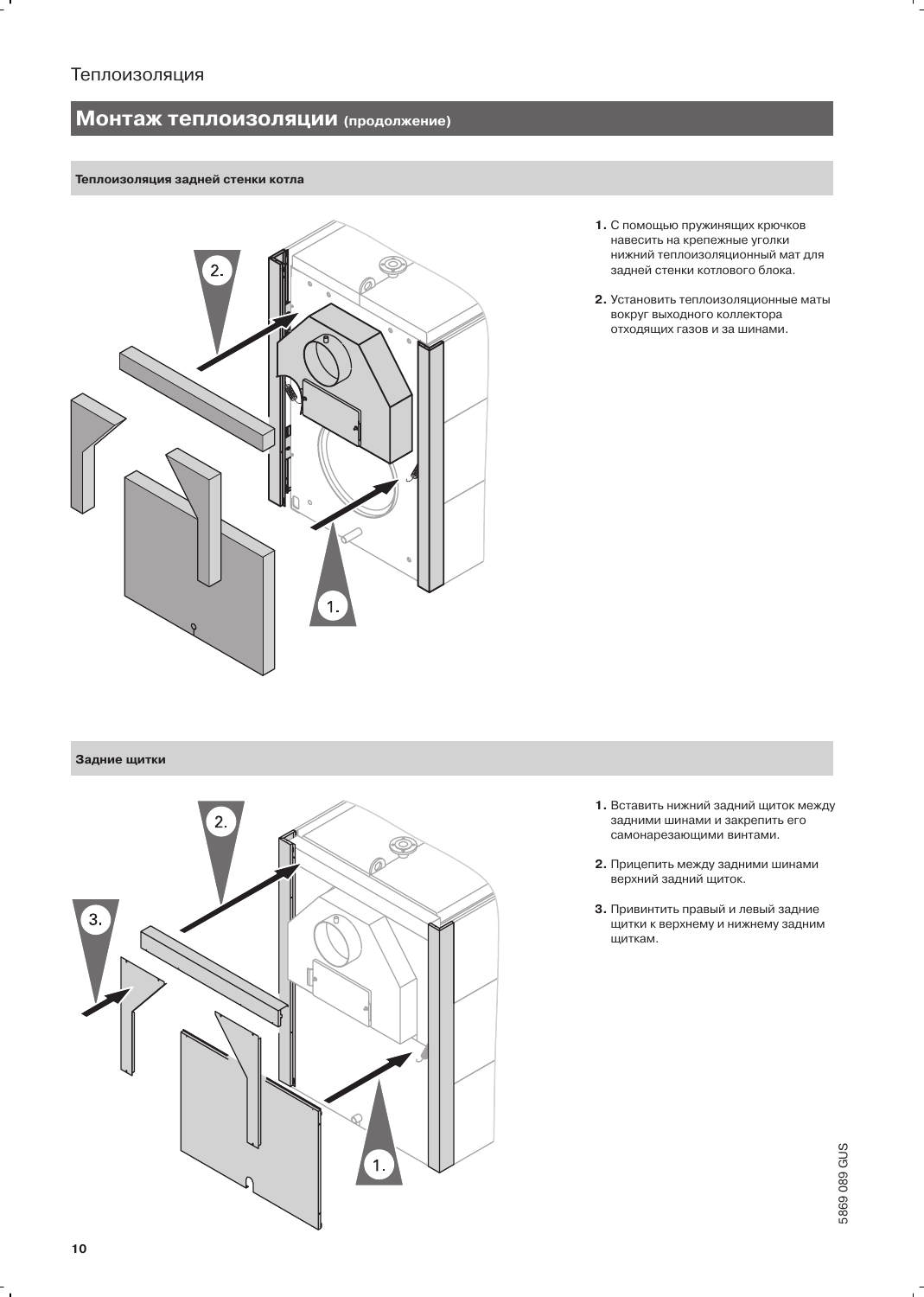### Монтаж теплоизоляции (продолжение)

#### Теплоизоляция передней стенки котла



Вставить передние теплоизоляционные маты за передними шинами и наружным кольцом.

### Передние щитки и крышки



- 1. Вставить между шинами нижний передний щиток и привинтить его самонарезающими винтами В  $3.9 \times 9.5$  к передним шинам.
- 2. Закрыть крепления для разгрузки от натяжения и привинтить к щиткам. Отрихтовать кабели и пластиковыми винтами разгрузить их от натяжения.
- 3. Вставить между шинами верхний передний щиток и привинтить его самонарезающими винтами В  $3,9 \times 9,5$  к передним шинам.
- 4. Уложить крышки на шины и боковые щитки и привинтить самонарезающими винтами к шинам.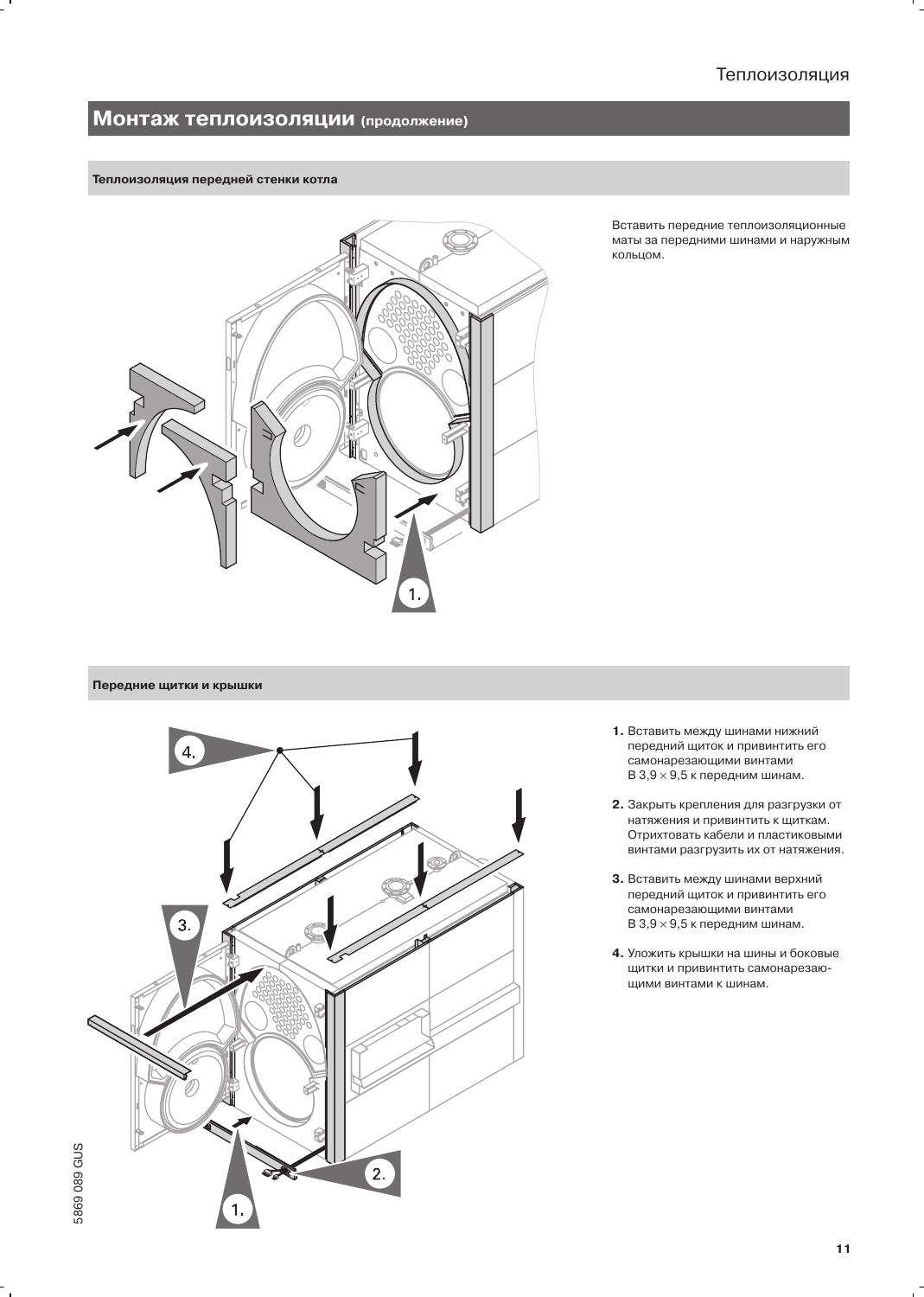### Подключения

### Выполнение подключений со стороны газохода

![](_page_11_Figure_2.jpeg)

- 1. Кратчайшим путем соединить патрубок отходящих газов трубами газохода с дымовой трубой, создав легкий подъем. Избегать при этом образования резких изгибов. Наружный диаметр трубы газохода при мощности котла: 575 и 720 кВт 250 мм 895 и 1120 кВт 300 мм 1400 и 1750 кВт ................. 400 мм
- 2. Измерительное отверстие (А) (диаметром ок.10 мм) расположить за патрубком отходящих газов на расстоянии, равном двух-трехкратному диаметру трубы газохода.
- 3. Уплотнить трубу газохода.

#### Указание!

Места соединения трубы газохода должны быть газонепроницаемыми.

4. Теплоизолировать трубу газохода.

### Выполнение подключений со стороны греющего контура

![](_page_11_Figure_10.jpeg)

|                                                                              | R 1 1 |  |
|------------------------------------------------------------------------------|-------|--|
|                                                                              |       |  |
| (С) Подключение аварийной линии (предохранительный клапан)  см. стр. 13      |       |  |
|                                                                              |       |  |
| (E) Подающий трубопровод/ (H) обратный трубопровод для 575 и 720 кВт: Ду 100 |       |  |
| для 895 и 1120 кВт: Ду 125                                                   |       |  |
| для 1400 и 1750 кВт: Ду 150                                                  |       |  |
|                                                                              |       |  |
|                                                                              |       |  |

#### ∆ Осторожно!

Открывать подключения со стороны греющего контура только после того как из котла будет стравлено давление.

#### Указание!

Водогрейный котел может использоваться только для систем водяного отопления с принудительной циркуляцией.

Все трубопроводные присоединения выполнить ненагруженными и безмоментными.

- 1. Тщательно промыть отопительную установку (особенно при подсоединении котла к существующей отопительной установке).
- 2. Выполнить присоединения линий. Не подключать к патрубкам подсоединения аварийной линии потребителей тепла

#### Указание!

Для отопительных контуров без смесителя мы рекомендуем установить в подающей магистрали отопительной "истемы"<br>пит предотвратить во време истории с лит предотвратить во време истории и состоительной состоянии и состоянии с получительной состоянии состояния состояния состояния состояния состояния состояния состояния состоя системы обратный клапан в качестве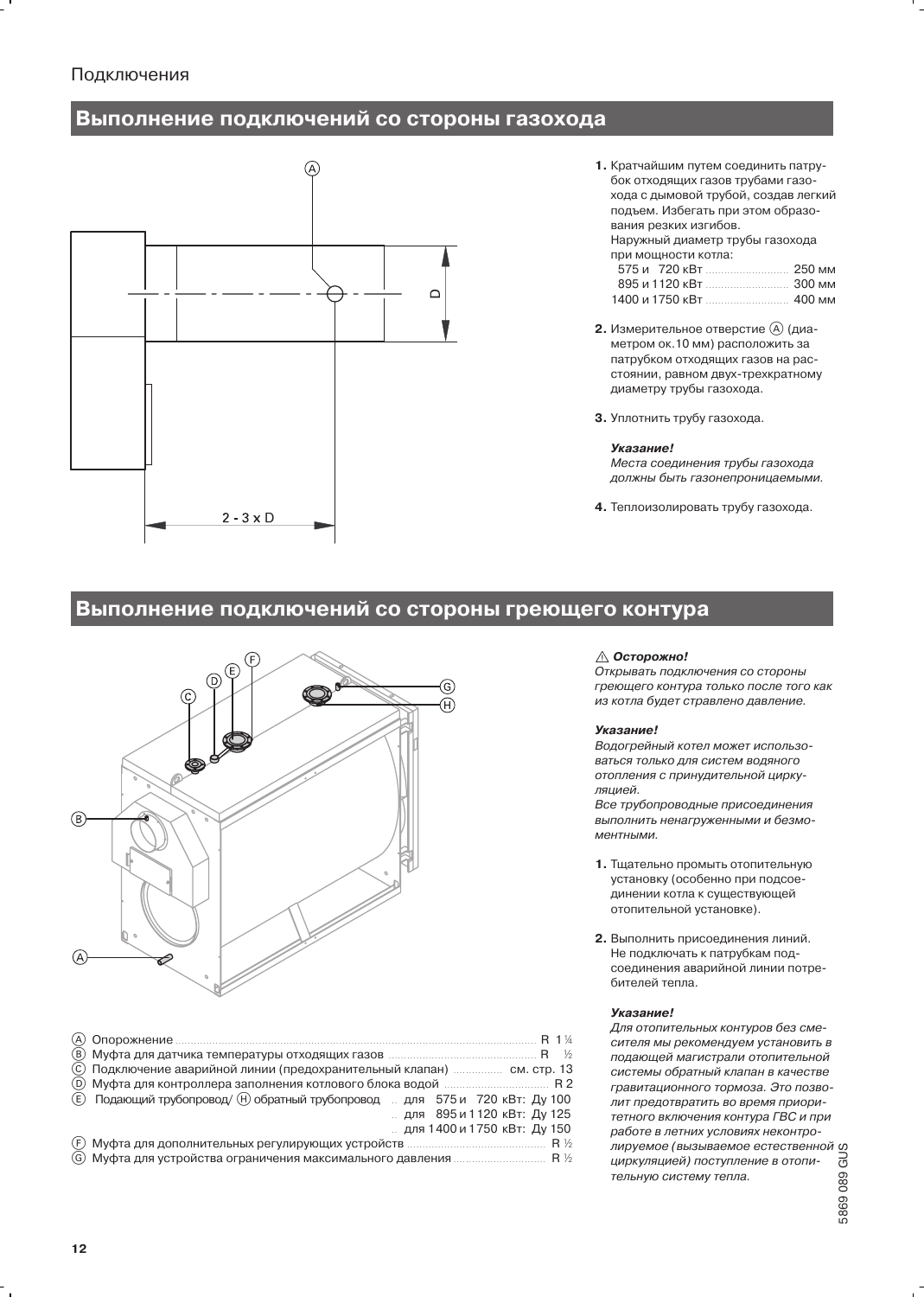# Выполнение подключения аварийной линии и контроль герметичности

![](_page_12_Picture_2.jpeg)

Инструкция по монтажу группы безопасности

#### 1. Проложить аварийную линию.

Подключение аварийной линии для котлов мощностью

|                        | 575 и 720 кВт  Ду 40  |
|------------------------|-----------------------|
|                        | 895 и 1120 кВт  Ду 50 |
| 1400 и 1750 кВт  Ду 65 |                       |

#### **△ Указания по технике** безопасности!

Все трубопроводные присоединения выполнить ненагруженными и безмоментными.

Водогрейные котлы необходимо снабдить предохранительным клапаном, прошедшим конструктивные испытания и маркированным в соответствии с TRD 721 и в зависимости от исполнения **VCTAHORKIA** 

Соединительная линия между водогрейным котлом и предохранительным клапаном не должна перекрываться. Не допускается встраивать в нее насосы, арматуру или сужать ее диаметр. В непосредственной близости от предохранительного клапана необходимо установить сепаратор паровой/жидкой фазы с выпускной и сливной линиями. Выпускная линия должна выходить в атмосферу. Следить за тем, чтобы выходящий пар не подвергал опасности люлей.

Выходное отверстие выпускной линии должно быть расположено таким образом, чтобы выходящая из предохранительного клапана вода отводилась, не подвергая опасности людей, и с возможностью наблюдения.

2. Проверить герметичность подключений со стороны греющего контура.

| Доп. изб. рабочее давление  6 бар |  |
|-----------------------------------|--|
| Испытательное избыточное          |  |
|                                   |  |

#### Указание!

В случае ущерба, понесенного из-за превышения испытательного избыточного давления, гарантия не предоставляется.

#### Устройство контроля заполненности котлового блока водой

Водогрейные котлы должны быть оснащены устройством контроля заполненности котлового блока водой.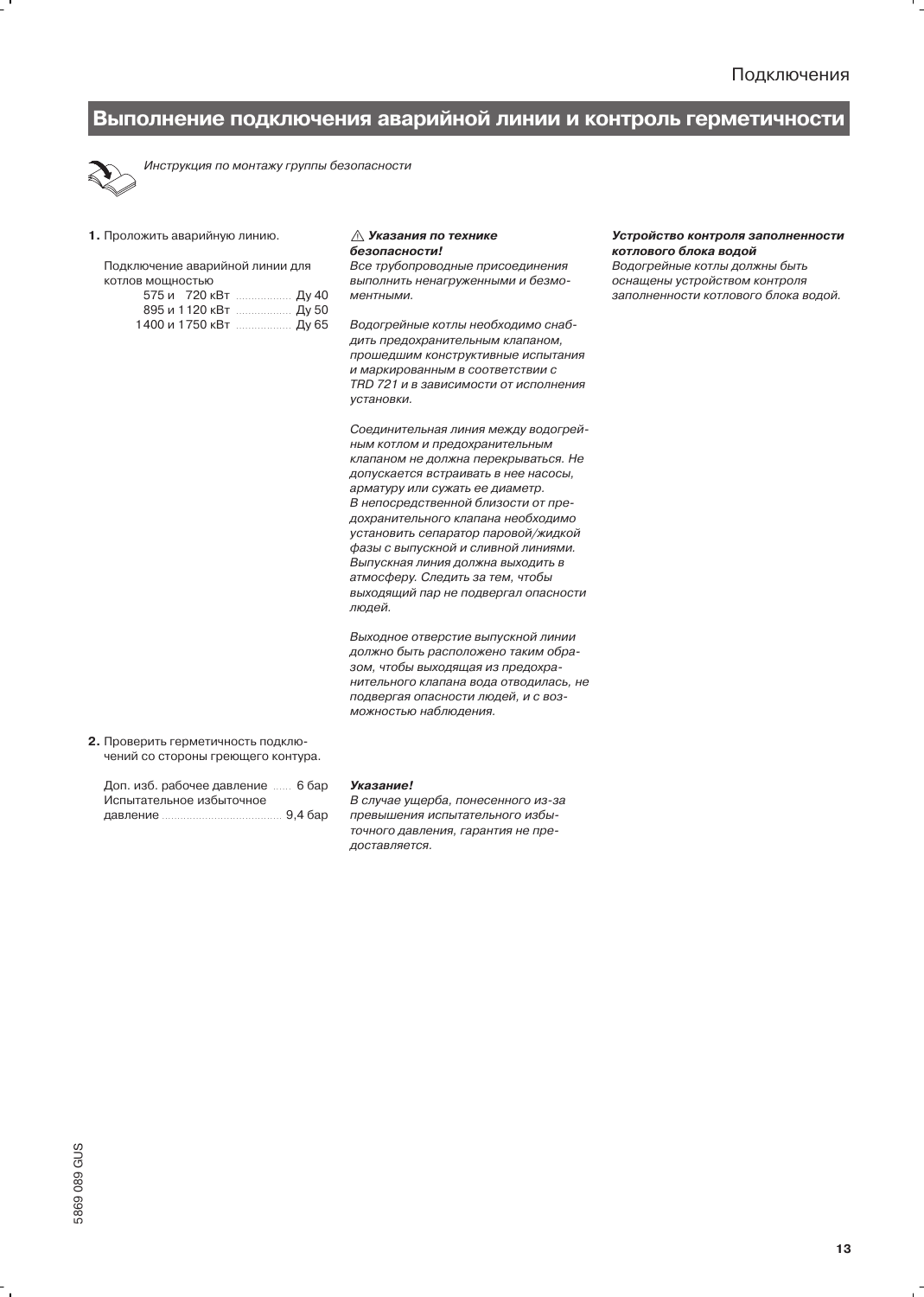### Монтаж горелки

Монтаж горелки см. в отдельной документации по горелке.

Если поставляемый отдельно фланец горелки не подготовлен на заводе, просверлить во фланце горелки отверстия для крепления горелки и выжечь отверстие ввода трубы горелки. Максимальный размер отверстия ввода трубы горелки указан в нижеследующей таблице.

| Номинальная<br>тепловая<br>МОЩНОСТЬ        | от кВт<br>до кВт | 575<br>720 | 895<br>1750 |
|--------------------------------------------|------------------|------------|-------------|
| Отверстие ввода<br>трубы горелки.<br>макс. | ∅мм              | 350        | 400         |
| Мин. длина трубы мм<br>горелки*1           |                  | 205        | 205         |

\*<sup>1</sup>Для обеспечения бесперебойной работы горелки необходимо соблюдать требуемую минимальную длину трубы горелки.

- При отклонении размеров расширить вырез в теплоизоляции установочной плиты для горелки по диаметру трубы горелки.
- После монтажа горелки уплотнить кольцевой зазор между трубой горелки и теплоизоляционным блоком при помощи жаростойкого теплоизоляционного материала.

### Топлива

#### Для жидкотопливной горелки:

Легкое котельное топливо EL по DIN 51603.

### Для газовой горелки:

Природный и сжиженный газ согласно рабочему листку G 260/I и II Немецкого общества специалистов по газу и воде или местным предписаниям.

### Монтаж смотрового стекла камеры сгорания

Поставленным в комплекте пластиковым шлангом соединить контрольную трубку с вентиляторной частью горелки (отверстие для измерения статического давления на горелке).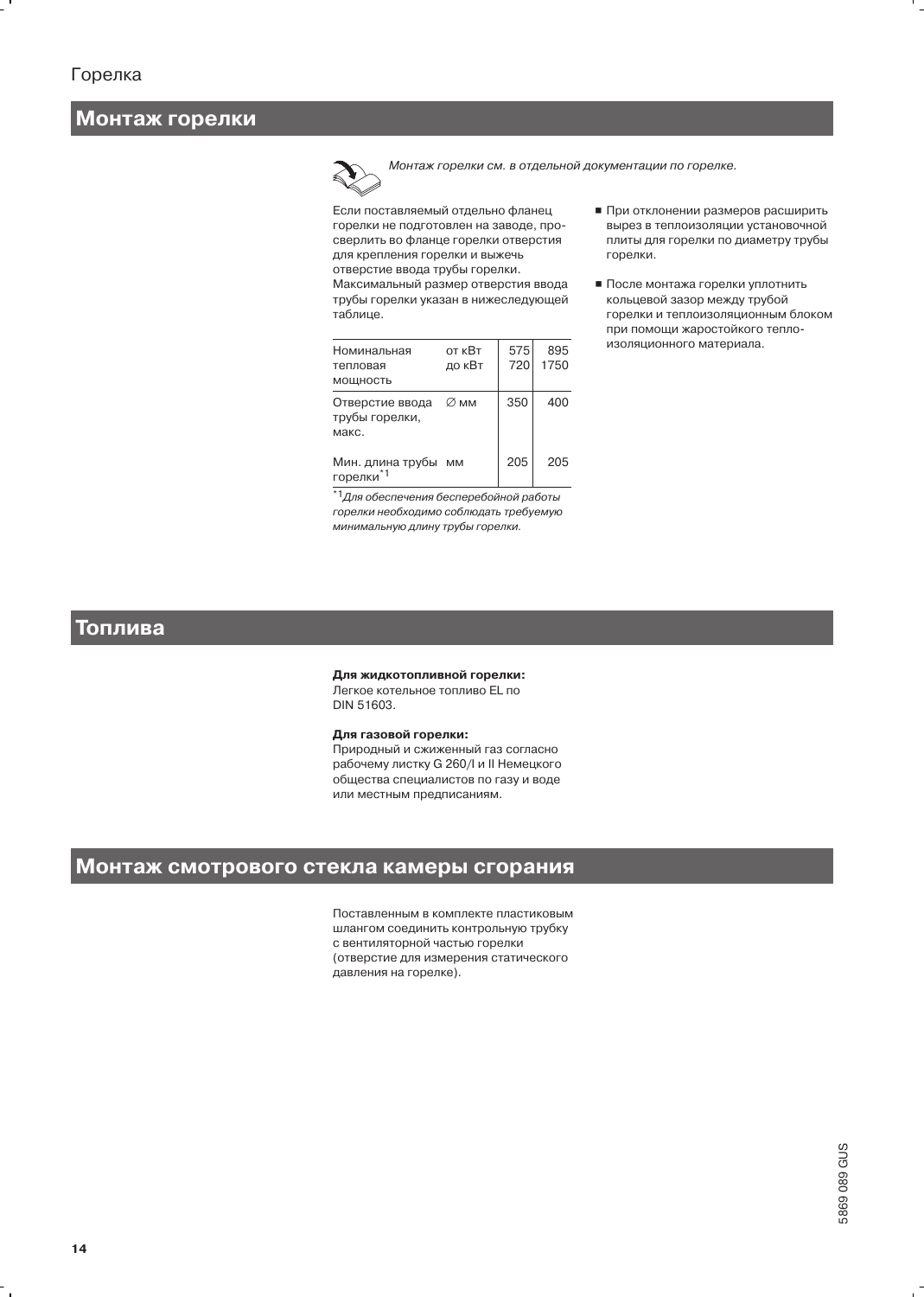### Настройка горелки

![](_page_14_Picture_2.jpeg)

Настройку горелки см. в отдельной документации по горелке.

Настроить максимальный расход жидкого или газообразного горючего горелки на указанную номинальную тепловую мощность котла.

| Номинальная<br>тепловая<br>МОЩНОСТЬ | Сопротивление со<br>стороны топочных<br>газов |      |  |
|-------------------------------------|-----------------------------------------------|------|--|
| кВт                                 | Па                                            | мбар |  |
| 575                                 | 300                                           | 3,0  |  |
| 720                                 | 350                                           | 3,5  |  |
| 895                                 | 360                                           | 3,6  |  |
| 1120                                | 520                                           | 5,2  |  |
| 1400                                | 470                                           | 4,7  |  |
| 1750                                | 500                                           | 5,0  |  |

Для защиты от низкотемпературной коррозии 2-я ступень горелки (полная тепловая мощность) должна быть настроена на номинальную тепловую мощность водогрейного котла, и ее нельзя выключать даже в летний период (2-я ступень горелки должна постоянно находиться в дежурном режиме).

Режим программируемой и погодозависимой теплогенерации с переменной температурой теплоносителя (Vitoplex 100 с Vitotronic 200 GW1 или Vitotronic 300 GW2):

Для защиты от низкотемпературной коррозии необходимо настроить следующую минимальную тепловую мощность на ступени базовой нагрузки:

| Номинальная | Настраиваемая |  |  |
|-------------|---------------|--|--|
| тепловая    | минимальная   |  |  |
| МОЩНОСТЬ    | тепловая      |  |  |
|             | МОЩНОСТЬ      |  |  |
|             | (1-я ступень  |  |  |
|             | горелки)      |  |  |
| кВт         | кВт           |  |  |
| 575         | 345           |  |  |
| 720         | 432           |  |  |
| 895         | 537           |  |  |
| 1120        | 672           |  |  |
| 1400        | 840           |  |  |
| 1750        | 1050          |  |  |

На ступени базовой нагрузки необходимо поддерживать минимальную температуру отходящих газов, значение которой зависит от конструкции дымовой трубы.

#### Работа с постоянной температурой подающей магистрали (Vitoplex 100 c Vitotronic 100 GC1):

Настроить минимальную тепловую мощность для 1-ой ступени в соответствии с пропорциями дымовой трубы.